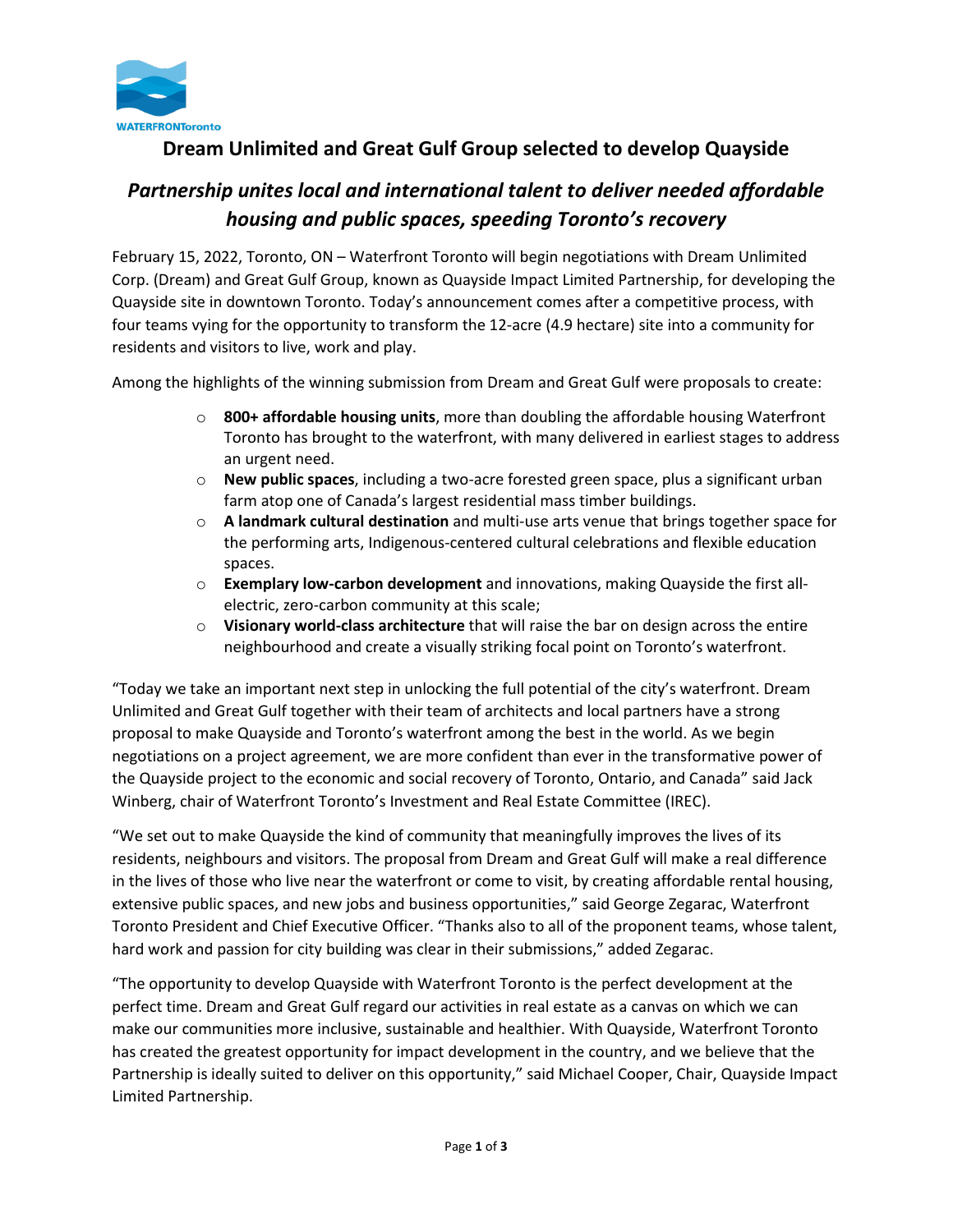

"The Mississaugas of the Credit First Nation is excited to continue our work with Waterfront Toronto in helping shape the vision for Quayside and look forward to working with Dream and Great Gulf on this new and important phase of Toronto's future. Toronto and its waters are a significant place to our People and all the people of Ontario. As Host First Nation, we will continue to work to ensure that Quayside will be a place that celebrates Indigenous history and presence and lays the foundation for a good future based on inclusion, respect and reconciliation. We are confident that Dream and Great Gulf will be a strong partner in making this goal a reality," said Chief Stacey LaForme.

Additional highlights:

- Lead developers with a proven ability to deliver on their commitments, together with a team of world-class architects and expert local partners including The Bentway, Centre for Social Innovation, Crow's Theatre, George Brown College, Rekai Centres and WoodGreen Community Services.
- Five towers plus one of Canada's largest residential mass timber buildings
- Affordable housing delivered in each development phase with market housing, with an emphasis on family-sized units
- Community care hub offering a range of programs and services to support aging-in-place, recreation and wellness for all residents
- Approximately 2-acre (0.8-hectare) community forest providing a network of car-free green spaces for residents and visitors
- Open space network designed to be barrier-free and accessible for all ages and abilities
- Canada's first all-electric, zero-carbon master plan (3.4 million square feet) and a variety of sustainability innovations
- Strong social and workforce benefits, advancing employment, business and capacity-building opportunities for Indigenous peoples and equity-deserving communities.

#### *Next Steps*

Waterfront Toronto and Quayside Impact Limited Partnership will now negotiate a project agreement. Negotiations are expected to be completed by fall 2022, at which time more information will be shared with the public as Waterfront Toronto and Dream and Great Gulf work to finalize the development plans, seek municipal approvals, including development approvals, and bring this remarkable community to life.

#### **About Quayside Impact Limited Partnership**

Quayside Impact Limited Partnership includes Dream Unlimited and Great Gulf acting as Lead Developers. The team also includes Adjaye Associates, Alison Brooks Architects and Henning Larsen as Lead Architects.

#### **About Waterfront Toronto**

Waterfront Toronto was established by the Government of Canada, the Province of Ontario and the City of Toronto to oversee and lead the renewal of the city's waterfront. It is mandated to deliver a revitalized waterfront that brings together the most innovative approaches to sustainable urban development, excellence in urban design, real estate development, and leading technology infrastructure.